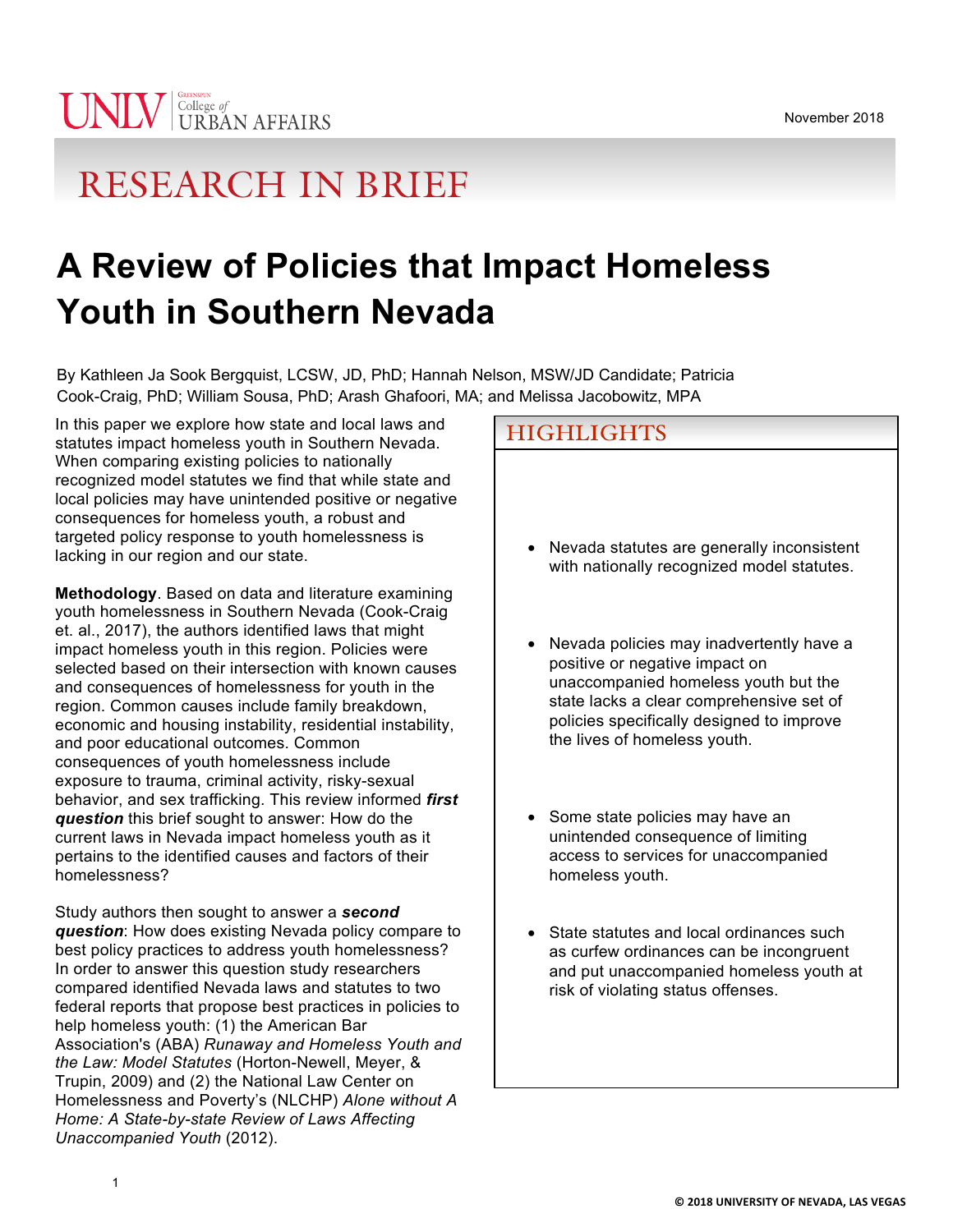| <b>Policy Domains</b> |                                                                                                       |
|-----------------------|-------------------------------------------------------------------------------------------------------|
| L                     | <b>Access to Custodial Systems</b>                                                                    |
|                       | ABA (2009): Youth access to custodial systems and services                                            |
|                       | NLCHP (2012): Youth in need of supervision                                                            |
| $\mathbf{II}$         | <b>Status Offenses</b>                                                                                |
|                       | NLCHP (2012): Running away; Truancy; Curfew                                                           |
| III                   | Employment                                                                                            |
|                       | ABA (2009): Issuance of work permits for minors                                                       |
|                       | NLCHP (2012): Rights of youth to enter into contracts; Emancipation                                   |
| $\overline{V}$        | Health                                                                                                |
|                       | ABA (2009): Access to health care for homeless youth act                                              |
|                       | NLCHP (2012): Health care access; Overcoming financial barriers                                       |
| $\vee$                | Consent and confidentiality<br>Discharge from Custodial Systems: Foster Care and Juvenile Justice     |
|                       | ABA (2009): Youth discharged from custodial systems                                                   |
|                       | NLCHP (2012): Discharge from the juvenile justice system; Interstate compact                          |
| VI                    | <b>Public Benefits</b>                                                                                |
|                       | ABA (2009): Supportive assistance                                                                     |
|                       | NLCHP (2012): Federal benefits                                                                        |
| VII                   | Education                                                                                             |
|                       | ABA (2009): Right to education; Equitable education act                                               |
|                       | NLCHP (2012): Rights of unaccompanied youth to public education                                       |
| VIII                  | Housing                                                                                               |
|                       | ABA (2009): Youth right to access shelter and services to prevent or end abuse                        |
|                       | and neglect; Prohibition of discriminatory conduct in real property; Youth right to                   |
|                       | contract for necessities; Designation of parental authority and custody to third                      |
|                       | party; Emancipation option for unaccompanied youth; Runaway and homeless                              |
|                       | youth act                                                                                             |
| IX                    | NLCHP (2012): Services and shelters; Harboring emancipation<br><b>Family Law</b>                      |
|                       | ABA (2009): Custodial petitions and homeless youth as parents; Access to civil                        |
|                       | protection orders                                                                                     |
| X                     | Identification                                                                                        |
|                       | ABA (2009): Obtaining certified copies of birth records; Obtaining non-drivers state                  |
|                       | photo ID card; Use of technology to facilitate verification of identity                               |
| XI                    | <b>Access to Legal Services</b>                                                                       |
|                       | ABA (2009): Right to counsel; Suits by minors; State child support law definitions                    |
| XII                   | <b>LGTBQ Youth</b>                                                                                    |
|                       | LGBTQ runaway and youth safety act                                                                    |
| XIII                  | Immigration                                                                                           |
|                       | Special provisions for immigrant youth<br>n 2000: National Law Center on Hemalecenese and Deverty 200 |

Table 1: Comparison of Policy Areas Between ABA Model Statutes and NLCHP State Law Review

Sources: American Bar Association, 2009; National Law Center on Homelessness and Poverty, 2012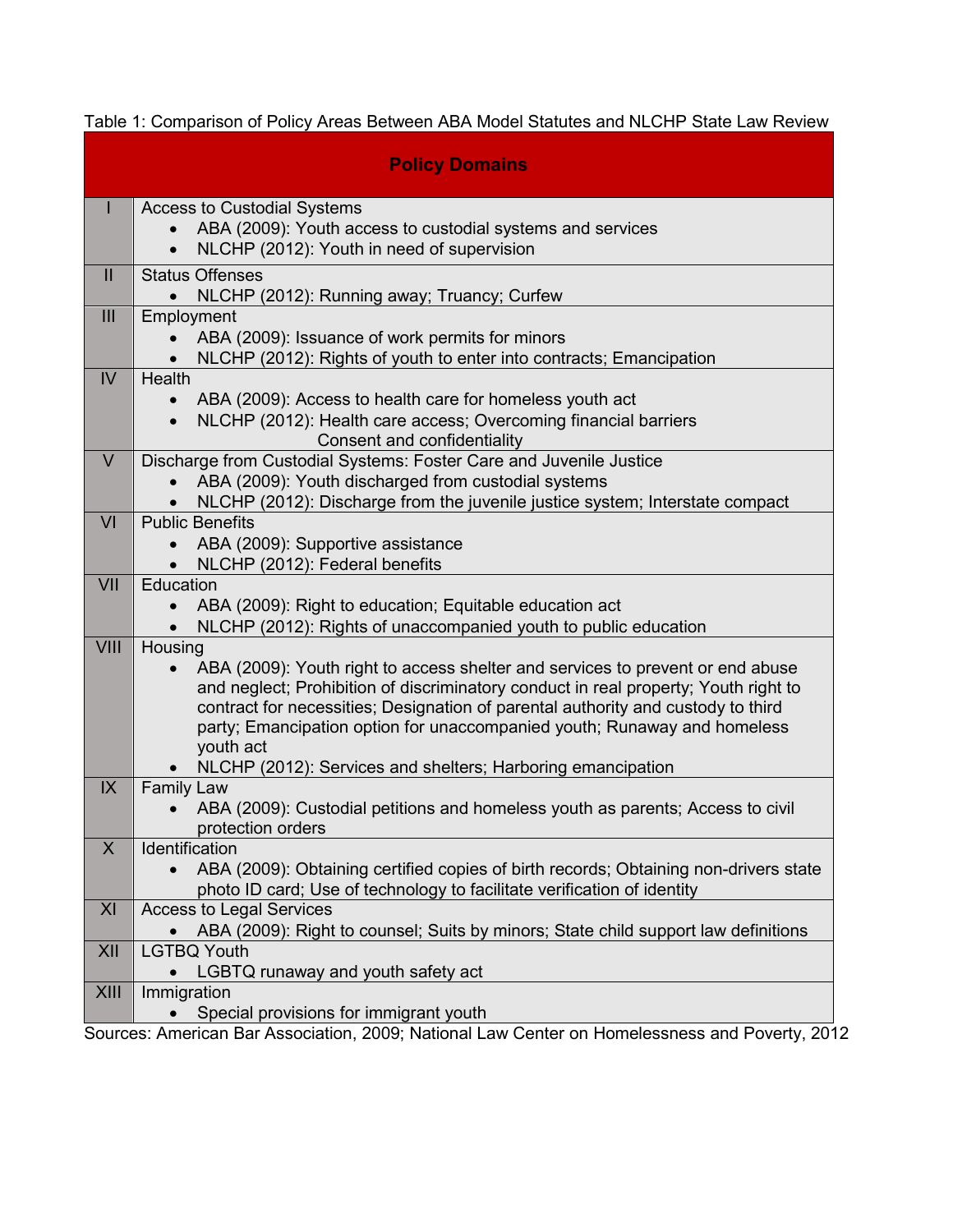These two reports provided a framework with which to identify gaps in Nevada laws. Table 1 outlines the thirteen substantive areas that are the focus of policy comparisons in this report. These policy areas were used to review the current codified laws in Nevada called the Nevada Revised Statutes (NRS), the Nevada Administrative Codes (NAC) and related local ordinances. In the discussion that follows we will examine the comparison of statutes and ordinances to best policy practices (recommendations) in each of the thirteen areas.

**Limitations.** This report is not intended to represent an exhaustive compilation of Nevada statutes that impact homeless youth. There are many situations that may not have been anticipated, however the integration of the research brief, *The State of Youth Homelessness in Southern Nevada* (Cook-Craig, et al., 2017) the ABA (Horton-Newell, Meyer, & Trupin, 2009) and NLCHP (National Law Center on Homelessness and Poverty, 2012) reports provided a framework for identifying and organizing existing laws and identifying gaps. Additionally, the many policies that are created by administrative agencies or organizations may further create barriers or protections for homeless and unaccompanied youth.

It is outside of the scope of this report to determine how statutes have been applied or interpreted within administrative structures. While some best practices that align with policy recommendations may be incorporated into the service delivery system in Nevada, our aim in this report is to compare statute language with best policy practice recommendations for policy development that advances the welfare of unaccompanied homeless youth.

# **Definition of Homeless Youth Under Nevada Law**

Definitions used to apply to homeless youth for policy or service delivery purposes vary. Runaway or homeless youth are defined in Nevada under NRS 244.424 as a youth under 18 years of age and "Lives in a situation described in 42 U.S.C. §11434a(3)(B)(ii)-(iii) with or without the consent or knowledge of his or her parent, guardian, or custodian." NAC 388.049 incorporates the definition of homeless youth from 42 U.S.C. §11434 (a)(2) (McKinney-Vento Act) as a youth or child who "lack a fixed, regular, and adequate nighttime residence" (HUD, n.d., p.1). This includes youth in motels, hotels, trailer parks, camping grounds, cars, parks, public spaces, abandoned buildings, substandard housing, bus or train stations, emergency or transitional shelters, or who are abandoned in hospitals who do not have a primary nighttime residence. The McKinney-Vento Act additionally includes migratory children who qualify as homeless. The ABA (2009) does not have recommended language for the definition of homelessness. The NLCHP (2012), however, does recommend that states create a common

definition of "youth".

# **Status of Nevada's Statutes and Comparison to Model Policies**

## **Access to the custodial system**

*Nevada.* Access to safe and appropriate care is relevant for homeless youth of all ages. A runaway child could be classified as a child in need of supervision. A child in need of supervision (CHINS) is under 18 years of age, and among other things, a runaway (NRS 201.090). The hearing to determine need for supervision is articulated under NRS 432B.550 and a youth may choose to remain under the court's jurisdiction until 21 years of age (NRS 432B.594). Should the youth elect to remain under the court's jurisdiction they are entitled to "receive services and monetary payments from the agency which provides child welfare services directly or to have such payments provided to another person or entity as designated in the plan developed in an amount not to exceed the rate of payment for foster care" under NRS 432B.594(7).

*Recommendations.* The ABA (2009) focuses largely on aging out of the foster care system under the Chafee Act (1999) (see LII, n.d.). While Nevada gives youth the option to remain under court supervision until 21 years of age, the ABA (2009) recommends that dependency courts retain jurisdiction over youth until they reach 25 years of age unless the court determines it is in the best interest of the youth to terminate. The NLCHP (2012) recommends that states focus on "family" in need of services rather than "children" in need of services, limit circumstances under which runaway youth may be taken into custody, and reject policies that classify runaway youth as CHINS automatically and focus on providing services. The NLCHP (2012) cautions against forcing runaway youth to return home since the act of running away "is often an act of self-preservation" (p. 33).

# **Status offenses**

*Nevada.* Status offenses involve conduct that would not be a crime if committed as an adult. In Nevada these include offense related to tobacco (NRS 62C.075), the purchase, consumption or possession of alcohol (NRS 202.020), and truancy (NRS 392.130). Curfew laws are articulated by city and county ordinances (Las Vegas City Ordinance 10.54.010; North Las Vegas City Ordinance 9.28.010; Henderson City Ordinance 8.08.070; Clark County Ordinance 12.12.030), not state statutes. Within Clark County, the City of Las Vegas, North Las Vegas, and Henderson if you are under the age of 18 and not engaged in any lawful occupation, not accompanied by one of your parents or guardian,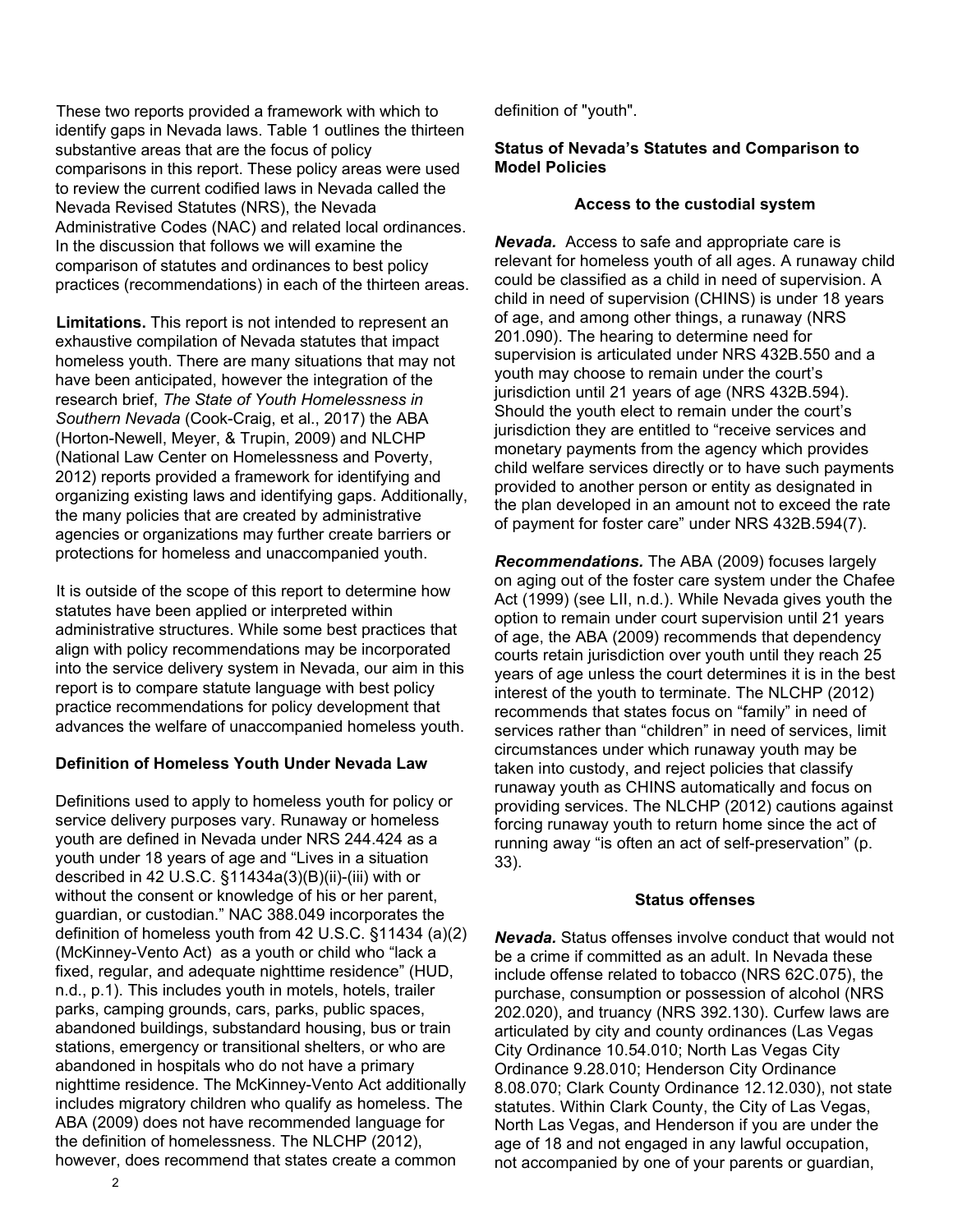you may not: loiter, idle, wander, stroll, or be upon, in or about any public streets, avenues, alleys, or other public places within the City or County after 10 p.m. weekdays, after midnight on weekends, and after 9 p.m. on the Strip. Curfew and truancies laws are particularly problematic for homeless youth as they often have no place to go and presumably may be out past curfew and lack the ability to attend school regularly. A student is deemed truant if they are absent from school without the written approval of the student's teacher or the principal of the school upon notification from a parent (NRS 392.130). A student who is absent from one period in the school day can be considered truant, and an absence of three or more times is considered habitual truancy (NRS 392.140).

Running away is not a status offense in Nevada, however a runaway youth may be taken into custody without a warrant by a peace officer. The peace officer shall then notify the youth's guardian and either release the youth into the custody of the guardian or deliver the youth to the Juvenile Court or a temporary place of detention. The Juvenile Court may then declare the youth a child in need of supervision.

*Recommendations.* The ABA (2009) notes that placing children in secure detention for status offense violations has shown to have deleterious effects on the youth's physical and mental detention for status well-being, as well as interfering with education and family functioning. Status offenders are often placed with delinquent youth which increases the likelihood of delinquent behaviors among non-criminal youth. Both the ABA (2009) and NLCHP (2012) recommend alternatives to secure offenders to include shelter and independent living. Some states allow exceptions to curfew for youth traveling to and from work (such as District of Columbia and Guam), which would minimize the interference in self-supporting activities. NLCHP (2012) concludes that "Curfew laws essentially criminalize their [homeless youth] existence" (p.66).

#### **Employment**

*Nevada.* Youth may work at the age of 14 years old without the need for a work permit, but they are restricted to a maximum of 48 hours per week or eight hours in one day (NRS 609.240) and it is unlawful for children to work under 14 years of age without written permission of a district judge or designee. There are several statutes that limit youth employment (NRS 609.250; NAC 609.150), most relevant "employing or exhibiting minor in certain injurious, immoral or dangerous activities" which includes begging or panhandling and in locations where there is gaming and/or alcohol (NRS 609.210). All children are protected by federal child labor laws under the Fair Labor

Standards Act (US Department of Labor, n.d), including emancipated youth.

**Recommendations.** All children are protected under the Fair Labor Standards Act which sets the minimum age for non-agricultural jobs at 14 and set the maximum number of work hours for those under 16 years of age depending on whether it is a school or non-school day. The model statute recommends proof of age, certified copy of birth certificate or baptismal record, passport, or "verification through readily available documentary evidence or collateral contact for a period not to exceed ninety days" (ABA, 2009, p.130). The NLCHP (2012) points out that a minor's inability to enter into a binding contract often includes purchasing cars for transport to work or school. They recommend that laws should permit minors to contract for necessities to include employment, bank accounts, and cell phones which are all necessary for work and subsistence.

#### **Healthcare**

*Nevada.* While Nevada requires a parent or guardian to apply for state health coverage providing coverage for youth living in the home from birth to 18 years of age (NRS 422 Health Care Financing and Policy), there are several conditions under which homeless youth may seek healthcare independently (see Tovino, n.d.). Independent foster care adolescents, youth who are under 21 years of age and were in foster care on their eighteenth birthday, are eligible for Medicaid (NRS 422.2717).

Under NRS 129.030 a minor may give consent for the services provided in subsection 2 for himself or herself or for his or her child if the minor is living apart from his or her parents or legal guardian, with or without the consent of the parent, parents or legal guardian, and has so lived for a period of at least 4 months. Youth in Nevada may consent to treatment for substance abuse, sexually transmitted diseases, family planning, sexual assault exams and treatment. While NRS 442.255 states that practitioner may not perform an abortion on an unmarried minor woman without notification of a parent or guardian, or with permission of a court, unless it is necessary to preserve life or health the statute has been permanently enjoined by court order; thus the policy is not in effect. In 1991, the 9th U.S. Circuit Court of Appeals found the law unconstitutional in the case of *Glick v. McKay.*

*Recommendations.* Homeless youth are particularly vulnerable to serious health risks and have limited to no access. The ABA (2009) model statute would allow practitioners to provide care if the unaccompanied minor provides consent, the treatment is in the minor's benefit,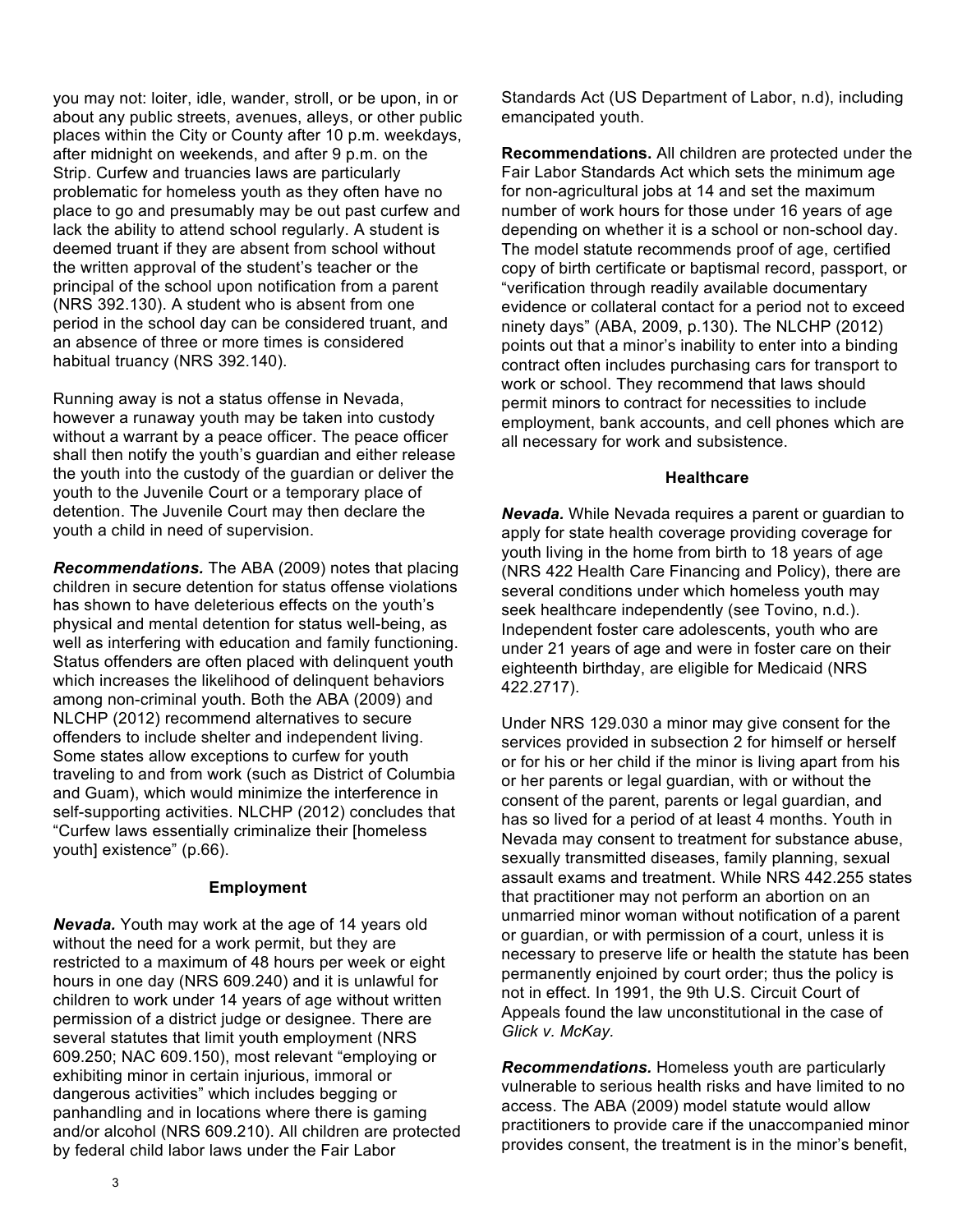and the practitioner reasonably believes the youth is "unaccompanied." It provides immunity from civil and criminal liability to the practitioners and affords confidentiality protections to the youth. The statute deems homeless youth presumptively eligible to apply for state health care benefits within certain age and income criteria.

## **Discharge from custodial systems**

*Nevada*. Discharge refers to both juvenile justice and foster care systems and includes aftercare plans. Ninety days prior to a foster youth turning 18 years old long-term and short-term goals are identified and incorporated into a written transition plan (NRS 432B.595). If the youth remains under court jurisdiction, the plan will address those specific goals (i.e. education, housing, savings), offer the youth a stipend in lieu of payment that would have gone to a foster parent (NRS 432B.592). When youth are discharged from a juvenile justice facility they are placed on parole under the jurisdiction of Youth Parole Bureau (NRS 63.710). Prior to release an aftercare plan is developed based on risk and needs of youth and family, and any orders from the Court. In the case of unaccompanied or homeless youth the aftercare planning must include decisions regarding housing, healthcare, etc. Nevada has a pilot program for youth exiting the Nevada Youth Training Center (NYTC), Caliente Youth Center (CYC), and Summit View Youth Center (SVYC) in conjunction with the Children's Cabinet that provides basic skills training, family counseling, and assistance with gathering identifying information.

*Recommendations.* Homeless youth in particular who do not have natural family support often need assistance with meeting basic needs to include housing, healthcare, job training or employment, education, and obtaining identification to include driver's licenses or state ID cards, Social Security cards, birth certificates, and other records. In fact, courts and child welfare systems may require that they enroll in school or secure gainful employment as terms for probation or continued benefits for aging out youth. Additionally, in some states youth are placed in their prior homes regardless of appropriateness which can lead to continued homelessness.

The ABA (2009) recommends Individual Re-entry Plans (IRP) for all incarcerated youth prior to release which ensures medically necessary health, mental health, and substance abuse treatment, eligibility for Medicaid, enrollment in appropriate education settings, safe housing, employment and life skills training, and assistance with vital records. Similarly foster youth should also have access to transitional

independent living services, be given their "permanent documents" at no cost.

## **Public Benefits**

*Nevada.* Temporary Assistance for Needy Families (TANF) is available to assist low income families, however youth derive benefits through their parent or guardian. The exception to that rule is for households where there is an unmarried parent less than 18 years of age (NRS 422A.535). However, the minor parent, unless emancipated, must live with a parent or guardian. Cash benefits are not generally available to unaccompanied youth except under the limited circumstances such as independent foster youth who remain under court jurisdiction.

*Recommendations.* Given the risk that minor parents who live with their own parents or guardians may be unsafe, the NLCHP (2012) recommends that states exempt them from having to live with a parent or legal guardian in order to receive assistance. California does not require that a minor parent live in an "adultsupervised or supportive environment," and provides for child care, transportation, school expenses, and cash bonuses for good grades and completion of high school or equivalent program.

The ABA (2009) further recommends that states consider homeless youth (under age 25) as "presumptively eligible" for assistance with basic subsistence needs as well as the following as appropriate; subsidized or transitional housing, educational supports, employment assistance, behavioral and physical healthcare, domestic violence counseling, child care resources and referrals, parenting classes, legal services, and other services as identified. If the youth is a non- emancipated minor, the agency shall notify the parent or legal guardian or the local child welfare agency of the youth's application for assistance.

#### **Education**

*Nevada.* The McKinney-Vento Act (HUD, n.d.) guarantees federal educational rights and supports for students experiencing homelessness, including specific supports for unaccompanied youth. Nevada incorporates the language and safeguards for homeless or unaccompanied youth which includes school selection and enrollment, immediate enrollment locally without documentation, and access to transportation. Additionally, any child with a known or suspected disability may be appointed an educational surrogate parent to make education-related decisions if a parent is not identified or unavailable. However, advocates are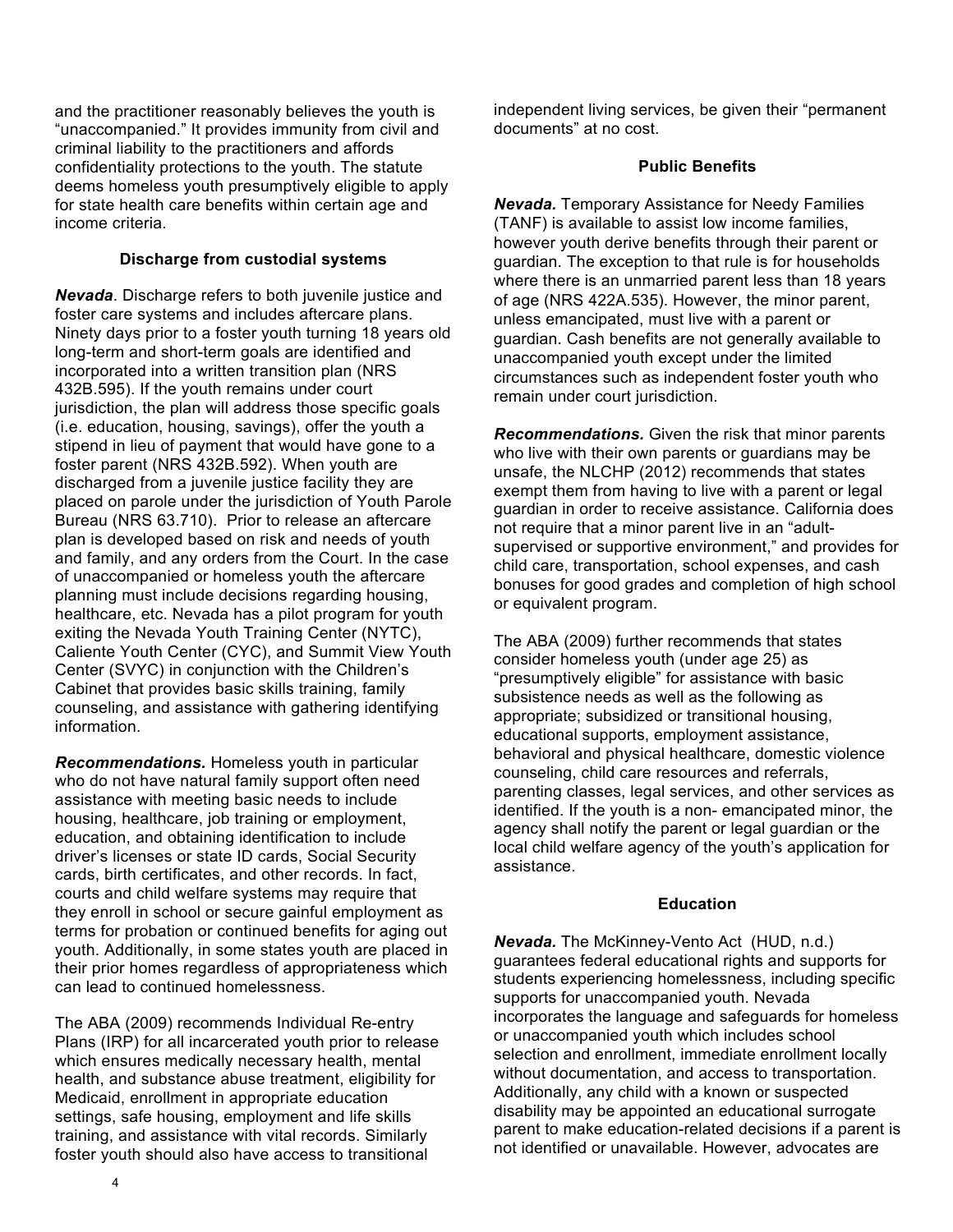limited to youth that fall under IDEA and not to all unaccompanied students.

*Recommendations.* Some states have adopted statutes or regulations that reinforce the protections of the federal law (Colorado and Illinois) or incorporate provisions of the Act into their laws or regulations (i.e. California, Virginia, and Maryland). New York has extended the protection to remain in school of origin in the year following securing permanent housing if that is the student's terminal year. The NLCHP's (2012) recommendations include assigning an educational advocate for all homeless youth to assist with enrollment, attendance, and completion; waiving academic and extracurricular fees. Given the increased risk of unaccompanied youth of not completing their education, the ABA (2009) recommends, and various states have adopted, a policy of providing cash incentives for grades and graduation. Their model statute, the Equitable Education Act would establish a right to continuous educational services, immediate and continuous enrollment, electronic records that readily transmitted, an educational advocate, waiver of fees, and for IEPs that address subsistence needs. Both the ABA (2009) and the NLCHP (2012) recommend creating a civil action to enforce educational rights.

#### **Housing**

*Nevada.* Viable options for homeless or unaccompanied youth are limited. It is unlawful to lodge in a building that is vacant or without the owner's permission (NRS 207.030) subject to a misdemeanor and could be charged with trespassing (NRS 207.200). Nevada is one of only two states that delegate authority to review and approve youth shelters to local units of government. Each county may establish a shelter that must comply with federal, state, and local laws subject to county review and approval. Absent abuse or neglect, the shelter must make a "bona fide" attempt to notify the parent or guardian. Additionally law enforcement must be notified and the youth must be evaluated to determine the youth's needs and circumstances (NRS 244.428). A child determined could be placed in the juvenile justice or foster care system depending on the circumstances.

Under NRS 129.010 only emancipated minors have capacity to enter into contracts. Therefore, most youth under 18 years old are dependent on an adult to contract for subsistence needs to include housing.

*Recommendations.* Authorizing and appropriating funding is vital to providing targeted programs and services for homeless youth. The ABA (2009) recommends expanding housing options to include ensuring minor's rights to consent to residential shelter, to contract for necessities, emancipation, youth tenant rights in eviction proceedings, and fair housing rights. Right to shelter laws articulate the requirements for a youth shelter and protects the youth shelter and its staff from civil liability. The ABA (2009) additionally proposes a model statute that protects youth over 18 years, but younger than 25 years of age, from housing discrimination; a minor right to contract for necessities (housing, employment, purchase of an automobile, receipt of a student loan, admission to education, medical care, bank account, shelter services and services as a victim of domestic and/or sexual violence); and the ability to delegate parental authority and custody to a third party for up to one year.

#### **Family law**

*Nevada.* Children in need of supervision (CHIN) are in part identified because parents are unwilling or unable to exercise parental control, provide for their children, and/or subject their children to abuse or neglect (NRS 201.090). Homeless and unaccompanied youth often fall under the CHIN definition or are removed from the home because of reports of abuse of neglect (NRS 200.508). In such cases the law may appointment a non-parent guardian whether it be another family member or the county or state child welfare system (NRS 125C.004, NAC 432B.261). Minors who are at least 16 years of age may petition for a decree of emancipation (NRS 129.080) which must be approved by the juvenile court of that county. The youth must demonstrate ability to manage their own financial affairs and is willingly living apart from the guardian with consent or acquiescence (NRS 129.080 to 129.140).

*Recommendations.* Emancipation lowers barriers to independence that many unaccompanied youth face. Requirements for emancipation vary widely across states from having no minimum age criteria (six jurisdictions) but the majority of the 33 states that have processes for emancipation, 23 are similar to NV in setting the minimum age at sixteen. The NLCHP (2012) advocates eliminating the minimum age criteria, while the ABA (2009) recommends the minor be at least 16 years of age and maintains the parents' joint and several obligation to support the minor but not liable for debts incurred after emancipation. The NLCHP (2012) further recommends that parental consent be eliminated as a condition, while the ABA (2009) advocates for explicit or implicit consent or acquiescence but allows the court to determine regardless of the parents' wishes if emancipation is in the best interest of the child.

#### **Access to legal services**

*Nevada.* The circumstances where children may be appointed representation is limited in Nevada to juvenile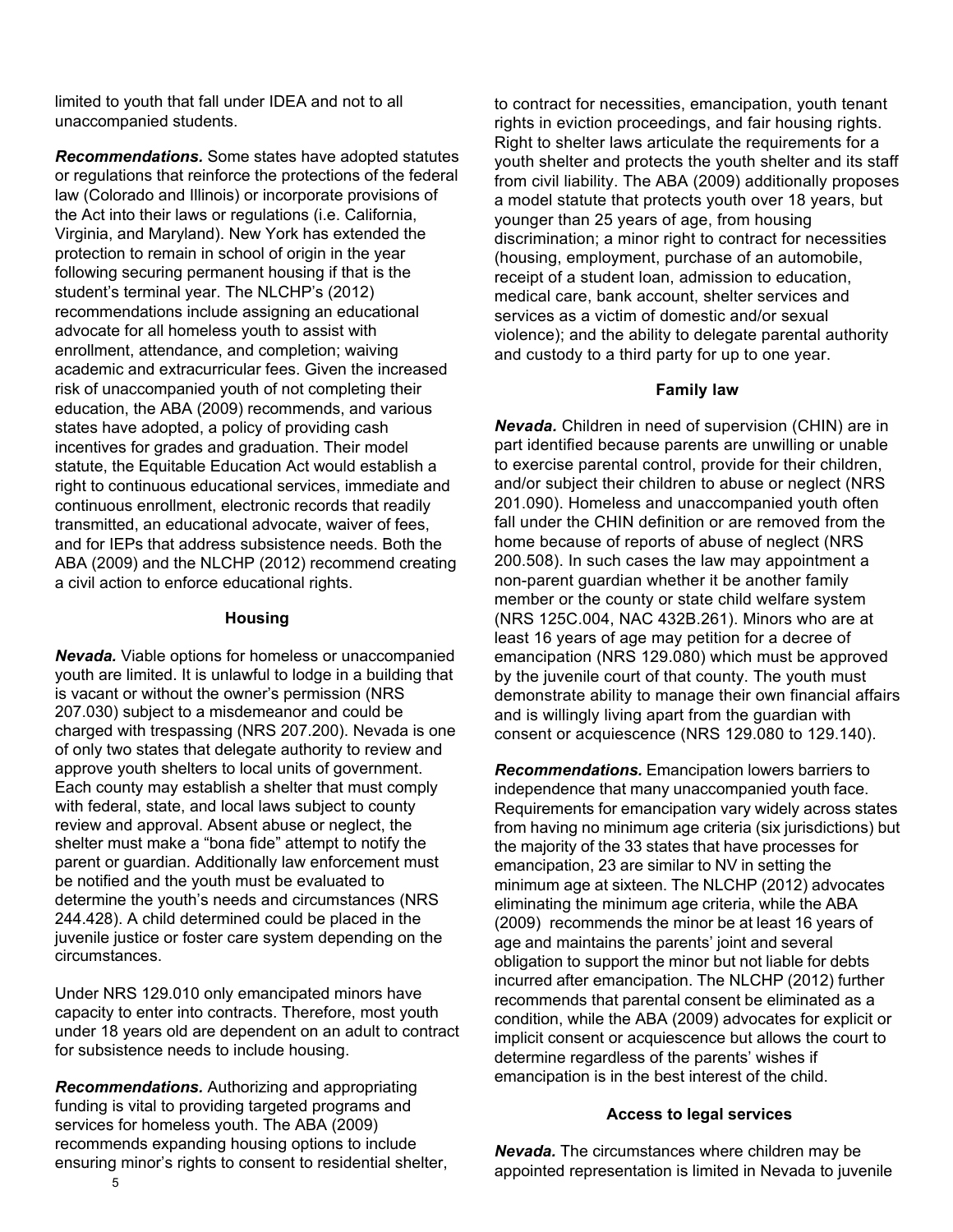and family law proceedings to include termination of parental rights (NRS 128.100), in cases of abuse or neglect (NRS 432B.420), or with the appointment of a guardian ad litem where a defendant is a minor under the age of 14 years of age (NRS 12.050). In juvenile court youth have a right to representation based on procedural due process (there is no comparable right to counsel in civil proceedings) and the court may appoint an attorney (NRS 62D.030), the responsibility for payment lies on the parents within parameters.

*Recommendations.* The model statute states that youth should have the right to court-appointed counsel for all dependency, emancipation, expulsion and change in immigration status cases (ABA, 2009).

#### **LGBTQ youth**

*Nevada.* The Nevada legislature provides for youth shelters under NRS 244.421 that provide "necessary services" to children under 18 years of age who are runaway or homeless with or without consent or knowledge of a parent, guardian, or custodian. However, it does not acknowledge the particular risk of homeless for LGBTQ youth or provide for non-discriminatory competent services and/or specialized housing. Nevada bans discrimination based on sexual orientation and gender identity or expression in employment, housing, education, and public accommodations like restaurants, hospitals, and retail stores (NRS 613.330, NRS 118.095, NRS 388.122, NRS 651.070). Nonetheless, these protections fall short of ensuring competent, safe services for LGBTQ homeless youth.

*Recommendations.* The model state statute recognizes the disproportionality of homelessness for LGBTQ youth and the heightened risks they face to include from service providers. The statute sets aside funds for specialized housing and services to include street outreach and transitional living programs. Additionally, non-discrimination policies would include LGBTQ youth and staff as a protected category and LGBTQ competence training would be required. The appropriate state agency or department shall develop minimum standards for service delivery and ensure that there are accountability measures and determine safety needs within educational and work settings. All low-income youth will have access to comprehensive health insurance through 24 years of age via Medicaid (ABA, 2009).

#### **Immigration**

*Nevada.* Although immigration law is the jurisdiction of the federal government, unaccompanied minors' ability to access services, education, or benefits could be impacted by their immigration status and/or the status of their parents. In federal immigration law an Unaccompanied Alien Child 1) has no lawful immigration status in the U.S., 2) has not attained 18 years of age, and 3) has no parent or legal guardian in the U.S., 4) or has no parent or legal guardian in the U.S. available to provide care and physical custody. In 2017, there were 229 unaccompanied youth released to sponsors in Nevada (Office of Refugee Resettlement). The Immigration and Nationality Act (INA) (USCIS, 2013) allows a youth who has been declared a dependent of a state court to be granted Special Immigrant Juvenile Status (SIJS) up to their twenty-first birthday, which creates a path to becoming a legal permanent resident. The Office of Refugee Resettlement (ORR) may have physical and legal custody of a child, but state juvenile courts may file to take over jurisdiction and/or jurisdiction is transferred when ORR places the child with a sponsor. Determinations of best interests of children are reserved for state courts. Children with SIJS are granted employment authorization while their cases are pending which enables them to get a social security number, and are eligible for limited public benefits. A child who has SIJS is "lawfully present" and states have the option to remove the 5-year waiting period and cover lawfully present immigrants. Nevada AB 142 requires a court to enter an order setting forth findings that enable a child to apply for status as a special immigrant juvenile and to appoint a guardian in certain circumstances. It was approved by the Governor on May 30, 2017 and became effective October 1, 2017.The protections of the McKinney-Vento extend to undocumented youth ensuring them a public education if they meet the definition of homeless under the Act. Conversely, TANF is not available to non-citizens unless they are asylees, refugees, or victims of human trafficking. Nevada incorporated the federal Trafficking Victim's Protection Act (22 USC 78) under NRS 201.303 specifying that unaccompanied youth who are trafficked are presumed to be victims. Thus, if an unaccompanied minor trafficking victim, asylee, or refugee is a parent, they may be eligible for TANF in Nevada (NRS 422.080).

*Recommendations.* The ABA (2009) recommends, among other things, that all youth under 21 years of age be eligible to seek dependency orders, regardless of citizenship or immigration status and length of residency, and that full faith and credit be given to other states' dependency orders. It also specifies that SIJS petitions be filed before a juvenile ages out, youth have access to competent counsel. These youth should be granted access to alternative to foster care as appropriate, all services and state benefits available to other dependent youth regardless of citizenship or immigration status to include Chafee benefits, and if in state care should be considered homeless for purpose of federal education laws.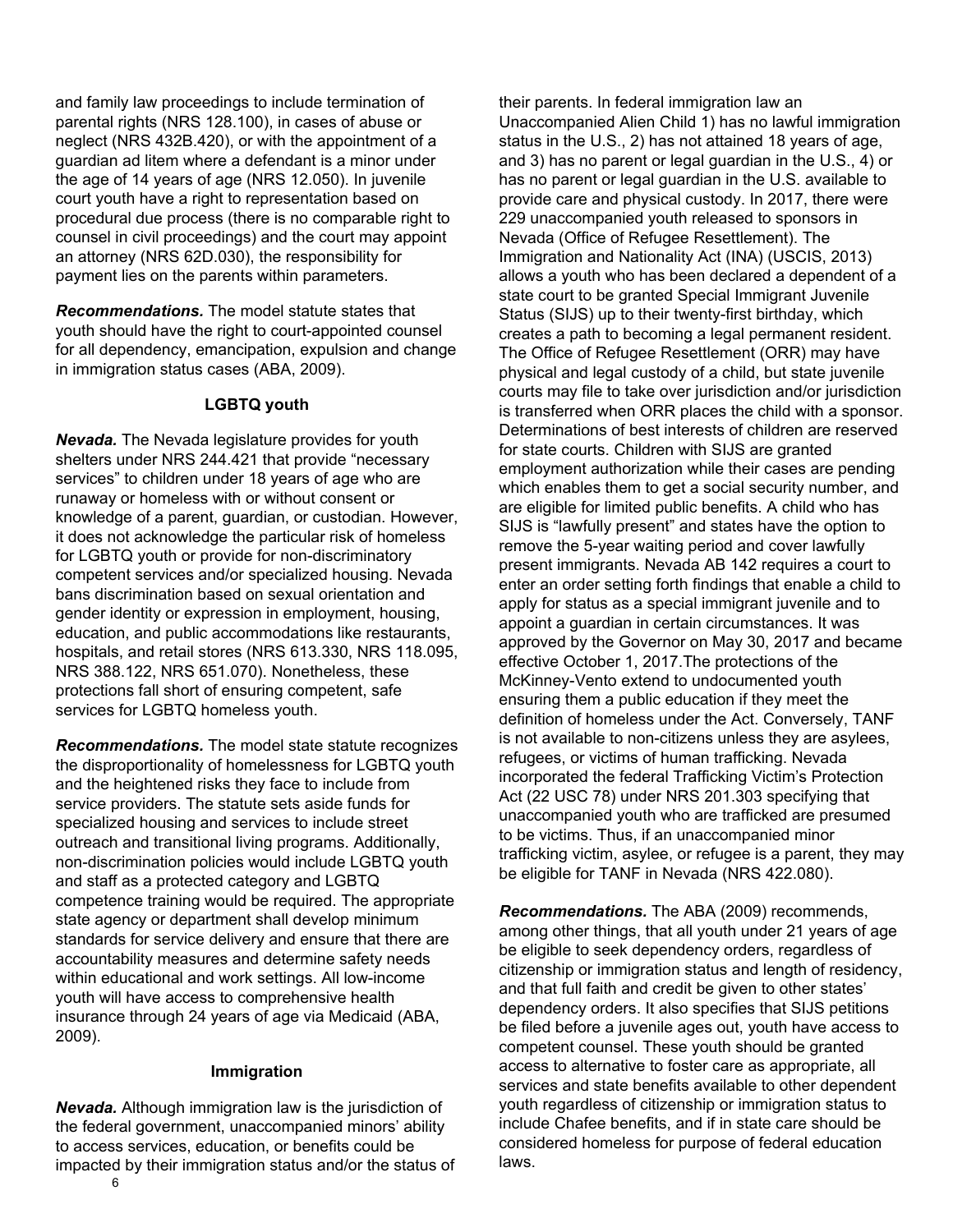#### **Identification**

**Nevada.** Identification is a necessary for subsistence, it is required to acquire benefits, to work, and to meet other basic needs, yet youth are largely reliant on parents and guardians to secure such documents (driver's license, ID card, Social Security card) and securing them involves fees. The Nevada ID card is available to those at least 10 years of age with a Social Security card, proof of identity and residency.

NRS 83.417 affords homeless persons the ability to petition for a fee waiver for duplicate licenses. Additionally, unaccompanied or homeless children may enroll in school without documentation under the McKinney Vento Act.

While youth may seek to circumvent the road blocks by securing a fake ID, it is a crime for a person under 21 years of age to prepare, transfer or use of false identification (NRS 205.460).

 **Recommendations.** The task to secure documents can be a rabbit hole; i.e. to request a copy of your Social Security card you need some form of identification, and to secure a driver's license or state ID a youth will need proof of residence which is an inherent challenge for the homeless. If a youth has a guardian (i.e. in foster care) or an attorney they can request on their behalf. The ABA (2009) recommends making school IDs or both school records, medical records, or an affidavit from an individual who is able to demonstrate his or her relationship with the requestor. Additionally acceptable proof of residency for those without a fixed address could include a letter from a homeless shelter or transitional housing or a description of the location they frequent regularly and a mailing address.

# **Conclusion**

The synthesis of this review of laws and statutes highlight several important issues that need to be addressed in designing policy that works to maximize Nevada's ability to respond to the needs of homeless youth in our state.

**Issue #1: Across all of the policy domains we reviewed, we found that Nevada statutes are not consistent with the model statutes reflecting best policy practices for responding to the needs of homeless youth.** As a region, Southern Nevada is differentiated by the wrong metrics. For instance, we are consistently on the top of the list as having the highest rate of unsheltered, unaccompanied homeless youth (Cook-Craig et al, 2018). In the policy landscape we are

missing the opportunity to distinguish ourselves as leaders in responding to youth homelessness through the adoption of policies that align themselves with best policy practices. The roadmap has already been created. What it would take to get there is the will to codify already existing model statutes into Nevada law.

**Issue #2: Nevada lacks a targeted policy strategy that is designed to meet the unique needs of unaccompanied and unsheltered youth.** Policies designed to address issues other than youth homelessness, such as policies to establish services for youth in foster care, may sometimes have a positive impact on some homeless youth. Others, such as curfew ordinances, can lead to unintended negative impacts such as creating status offenses. This creates the need for two actions.

First, negative unintended consequences of existing policies on homeless youth need to be addressed. Second, and perhaps most importantly, Nevada is in need of a set of cogent, deliberative policies that are designed for and about homeless youth. Unaccompanied homeless youth deserve to be seen and treated with equal attention and urgency in the policy landscape as other vulnerable youth populations such as foster care youth.

**Issue #3: The current policy landscape can have the affect of limiting access for unaccompanied homeless youth.** The focus of some policies that regulate access to systems and services and other policies that require parental consent or permission can have the effect of limiting resources that are needed but remain out of reach for unaccompanied homeless youth. This may for instance be particularly problematic for unaccompanied youth that may not receive services in the child welfare system but are considered too young to enter in a contract and therefore cannot sign a lease to rent a place to stay.

# **Issue #4: Disconnection between state policy and local statutes can contribute to homeless youth being in violation of status offenses.**

When state law and local ordinances do not agree it can create both confusion (leading to unintended harm) and need for discretion (allowing for decision making in the moment). Curfew ordinances are a good example of this. While it is not against state law to be a runaway in Nevada being an unaccompanied homeless youth can by definition violate local curfew ordinances. In a system that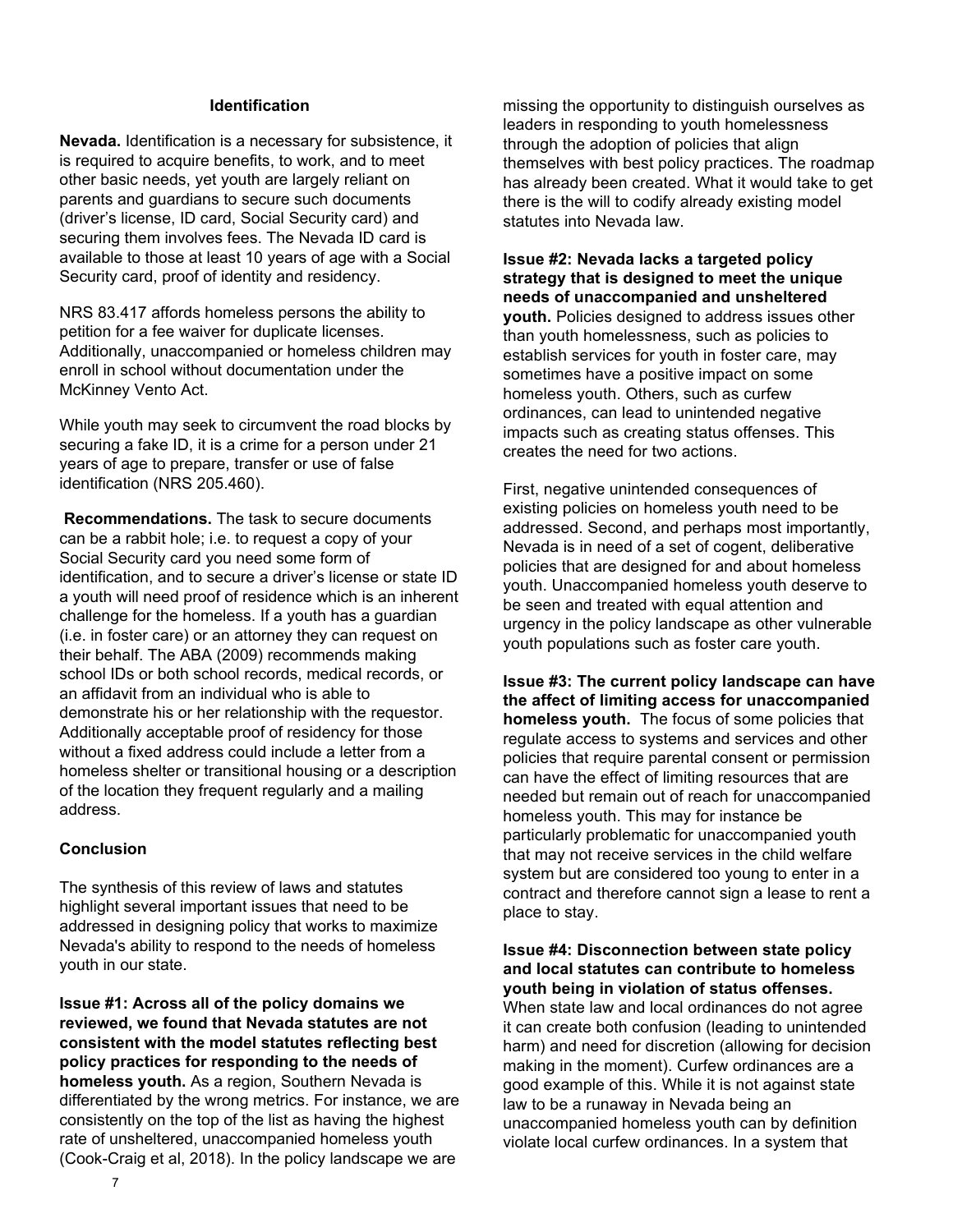has shelter and housing resources commensurate with the need this issue could be mitigated. Nevada, and the Southern Nevada region in particular, does not have emergency shelter and housing options for homeless youth that adequately address that need. This creates the effect of criminalizing a homeless youth for being homeless. It also puts professionals in a decision making bind. On the one hand they may want to promote adherence to the curfew by helping youth access safe shelter. In the absence of that resource they are left with a less than optimal decision: criminalizing the curfew violation in favor of safety or leaving the youth in an unsafe unsheltered situation.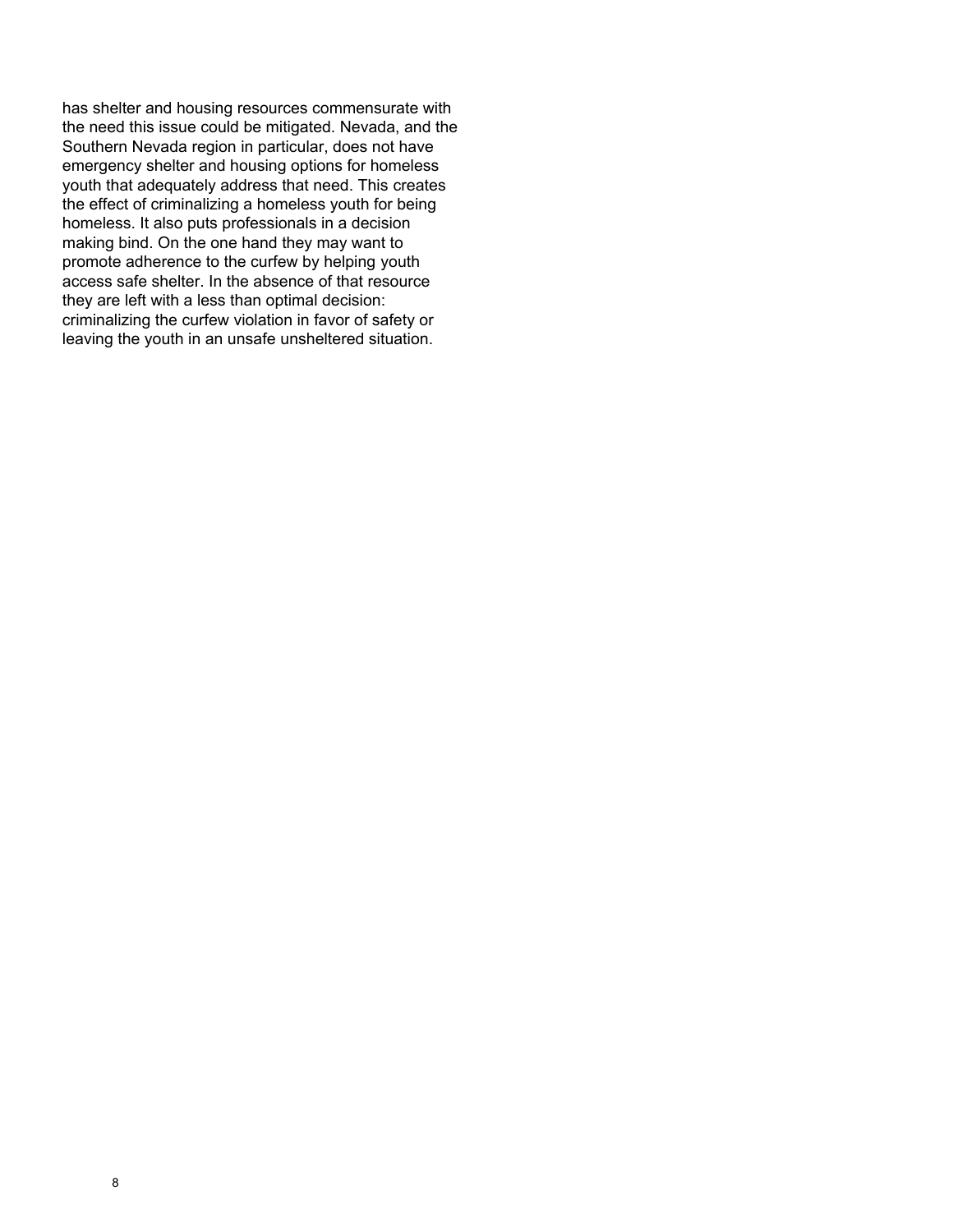#### **References**

Cook-Craig, P., Guthrie, J., Sousa, William, et al., (2017). *The state of youth homelessness in Southern Nevada*. Las Vegas: University of Nevada, Las Vegas.

Cook-Craig, P., Craig, C., Lim. K., Ghafoori, A., & Jacobowitz, M. (2018). *Uncovering challenges and opportunity in addressing youth homelessness in Southern Nevada: Community comparisons.* Las Vegas: University of Nevada, Las Vegas.

Horton-Newell, A., Meyer, K., & Trupin, K.(Eds.) (2009). *Runaway and youth homeless and the law: Model state statutes*. Washington DC: American Bar Association and The National Network for Youth.

Housing and Urban Development [HUD]. (n.d.). *The McKinney-Vento Homeless Assistance Act.* Available at: https://www.hudexchange.info/resources/documents/HomelessAssistanceActAmendedbyHEARTH.pdf

Legal Information Institute [LII] (n.d.) 42 U.S. *Code § 677. John H. Chafee Foster Care Program for Successful Transition to Adulthood.* Ithaca, NY: Cornell Law School. Available at: https://www.law.cornell.edu/uscode/ text/42/677

National Law Center on Homelessness and Poverty (2012). *Alone without a home: A state by state review of laws affecting unaccompanied homeless youth*. Washington DC: National Law Center on Homelessness and Poverty and the National Network for Youth.

Tovino, S. (n.d.) *"Ask a health lawyer":Consent to treatment by minors.* Unpublished manuscript.

US Department of Labor (n.d.). *The Fair Labor Standards Act of 1938, as amended*. Washington DC: US Department of Labor. Available at: https://www.dol.gov/whd/regs/statutes/FairLaborStandAct.pdf

US Citizenship and Immigration Services [USCIS] (2013). *Immigration and Nationality Act.* Washington DC: US Citizenship and Immigration Services. Available at: https://www.uscis.gov/ilink/docView/SLB/HTML/SLB/act.html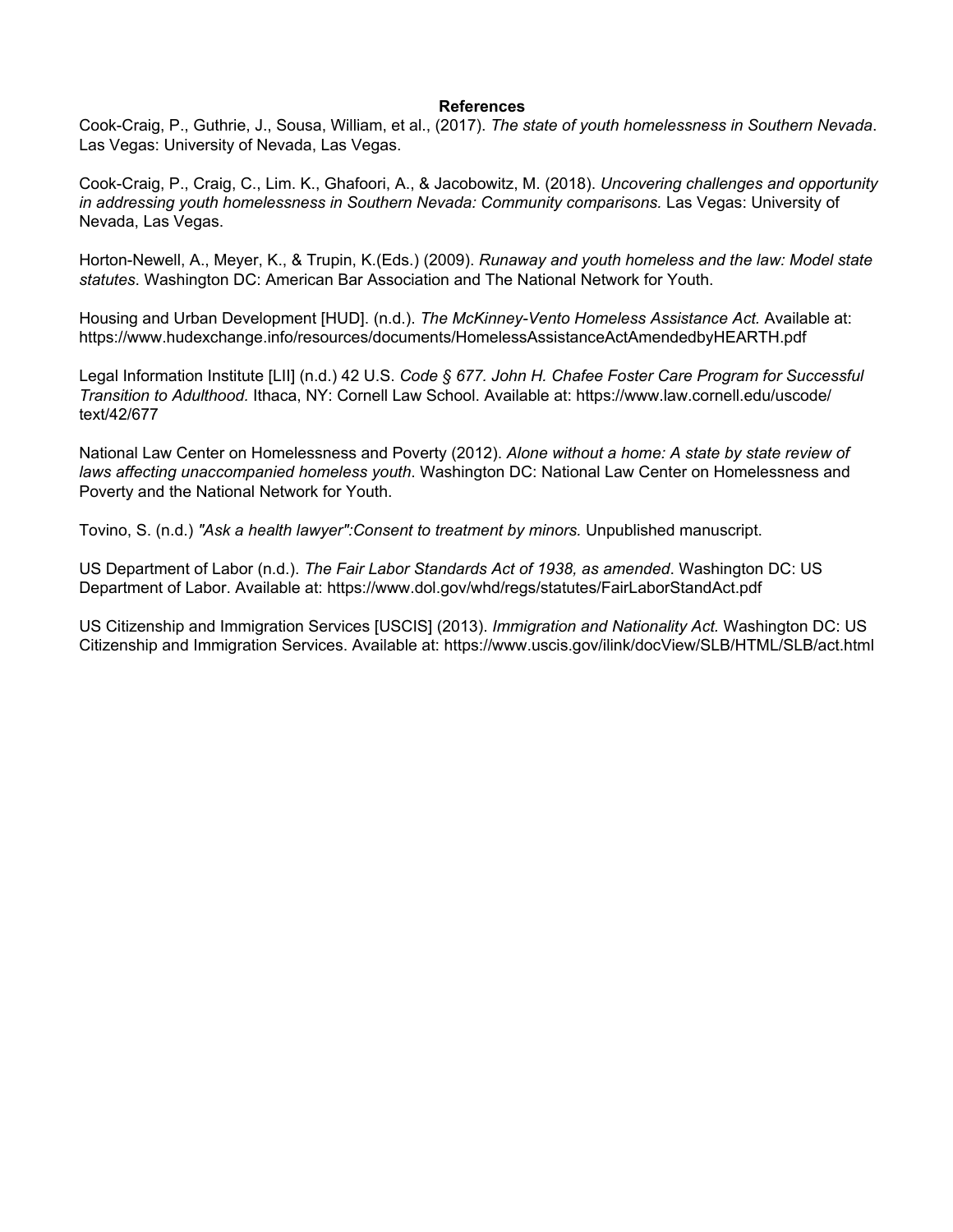For additional information contact: Kathleen Ja Sook Bergquist, LCSW, JD, PhD University of Las Vegas, Nevada kathleen.bergquist@unlv.edu